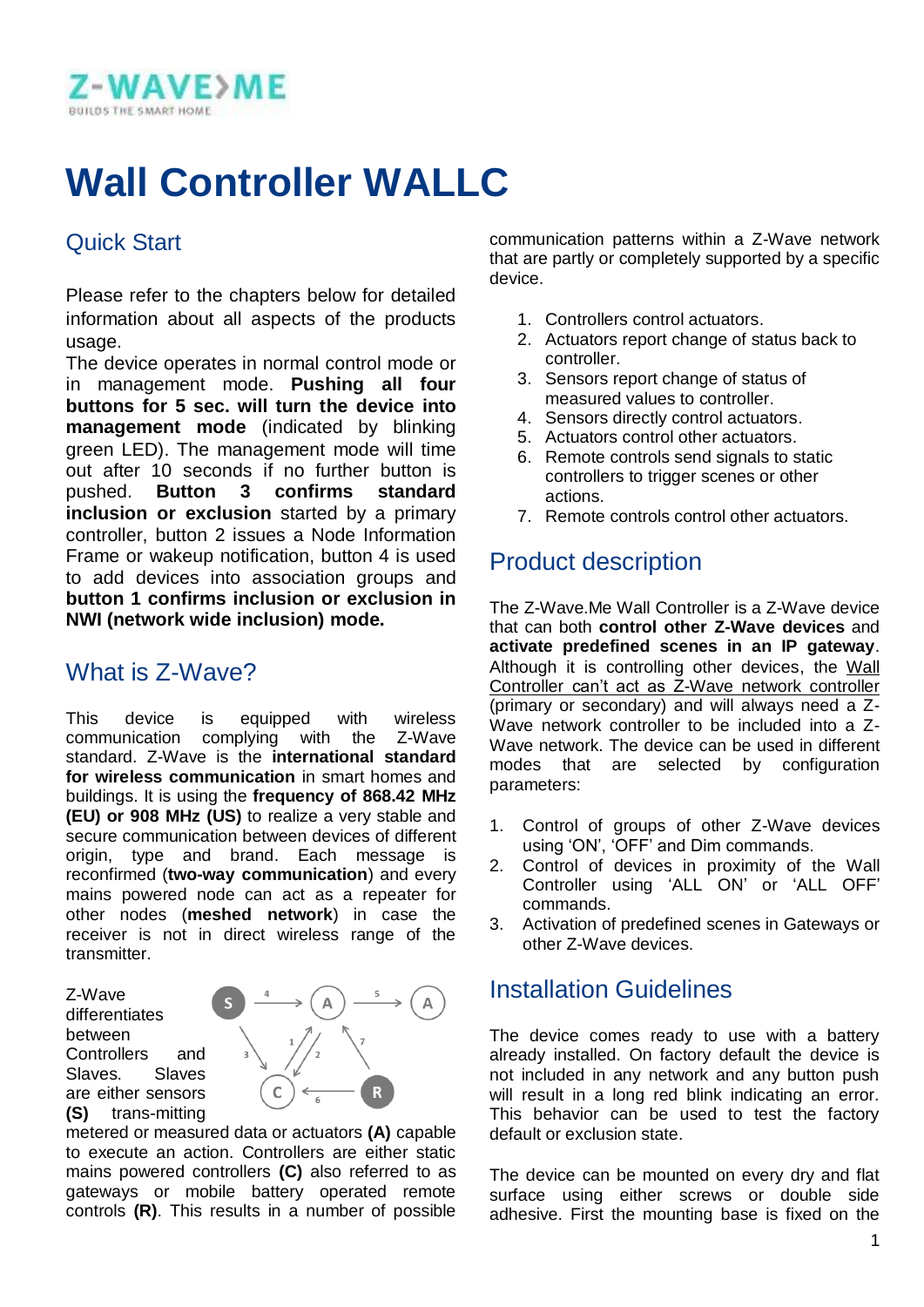wall. A next step the switch frame is placed on the frame and the electronic insert is used to fix the frame to the mounting base as shown on the image below. Finally the switching paddle(s) are mounted on the electronic base.



For battery change, the switching paddle(s) need to be removed. The CR battery can be replaced by pushing the little nipple above the battery. The old battery will slide out and the new battery is inserted until the nipple will hold it again.

The device can be operated in two different modes:

- Operation Mode: This is the mode where the device is controlling other Z-Wave devices or is activating scenes.
- Management Mode: The device is turned into the management mode by **pushing all four buttons for 5 sec**. A blinking green LED indicates the management mode. In the management mode the buttons of the device have different functions. If no further action is performed the device will turn back to the normal mode after 10 sec. Any management action terminates the management mode as well.

In management mode the following actions can be performed:



- Button 1 Network Wide Inclusion: The device can be included into a Z-Wave Network from any physical location in the network. This requires a primary controller supporting Explorer Frames. This mode lasts for 20 seconds and stops automatically. Any button press stops the mode as well.
- Button 2 Send Node Information Frame and Wake up Notification. (See explanation in the respective chapters below)
- Button 3 Standard Inclusion/Exclusion Mode: The device is included or excluded from a controller in direct wireless range. Any button press stops the mode. Performing an exclusion of the device from a network resets the device into its factory default.
- Button 4 Association Set: To assign target devices to one of the four association groups. Refer to the manuals section about association for more information how to set and unset association groups.

### Behavior within the Z-Wave network

On factory default, the device does not belong to any Z-Wave network. The device needs to join an existing wireless network to communicate with the devices of this network. This process is called **Inclusion**. Devices can also leave a network. This process is called **Exclusion**. The primary controller of the Z-Wave network initiates both processes. This controller will be turned into exclusion respective inclusion mode. Please refer to your primary controllers manual on how to turn your controller into inclusion or exclusion mode. Only if the primary controller is in inclusion or exclusion mode, this device can join or leave the network. Leaving the network - i.e. being excluded - sets the device back to factory default.

Z-Wave knows two types of inclusion processes: The standard inclusion requires that both controller and the device to be included are in physical proximity of few meters. The network wide inclusion allows including a device on every position in the network as long as there is at least one wireless connection to a device already included in the network. This function however requires that both controller and the device to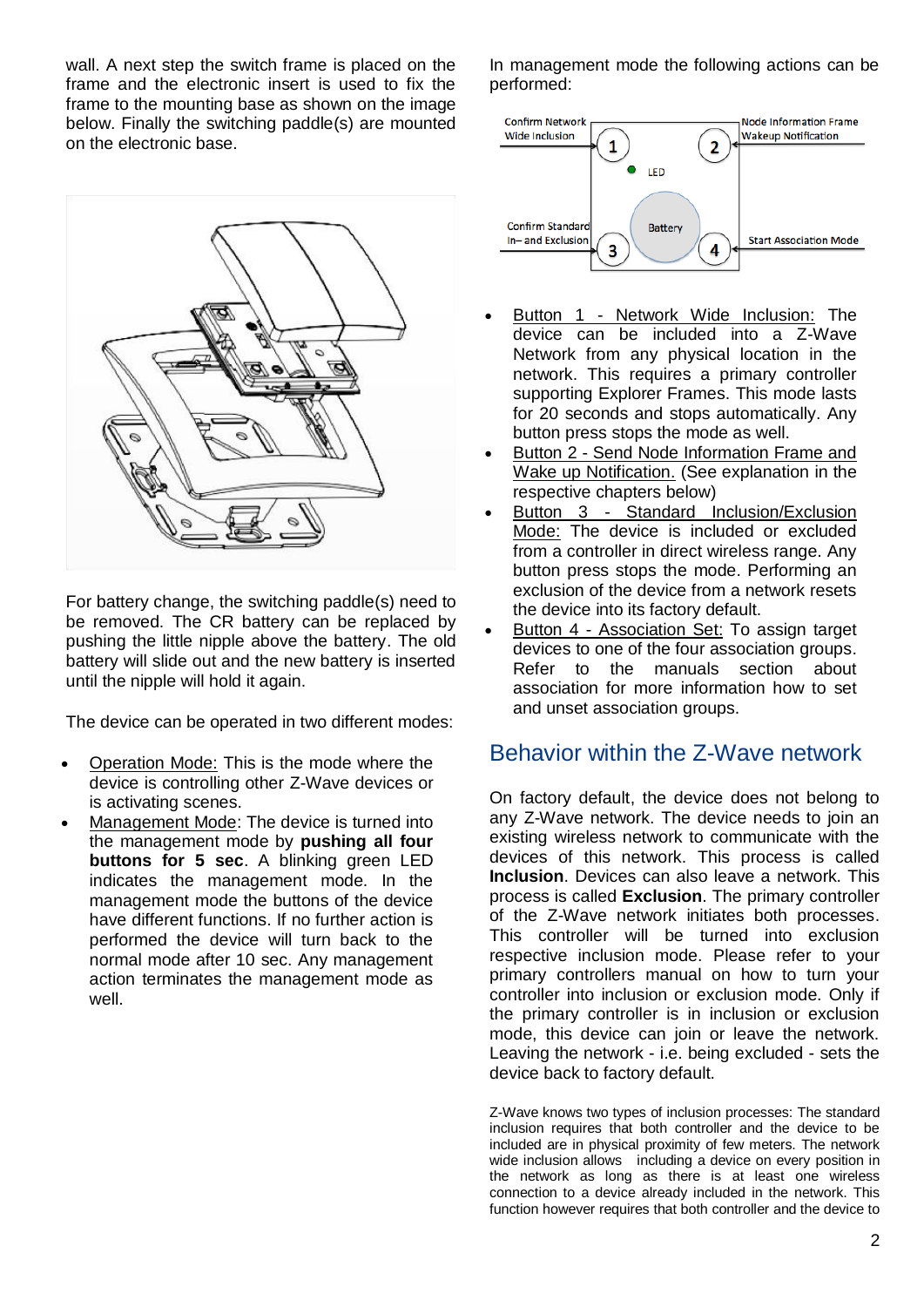be included support so-called explorer frames. Please refer to the technical data of the devices for more information about explorer frame support.

If the device already belongs to a network, follow the exclusion process before including it in your network. Otherwise inclusion of this device will fail.

Once the controller is turned into standard inclusion mode, **turn the Wall Controller into management mode** 



**and hit Button 3.** Entering management mode and hitting button 3 when the controller is in exclusion mode exclude the device. To include/exclude the device in the Network Wide Inclusion Mode **turn the Wall Controller into management mode and hit Button 1.**

### Operating the device

Depending on the button mode and command set configured the Wall Controller can be used in different ways.

#### **Button modes:**

**Control with two groups of two buttons** (This is the default mode) One group (No. 1) of devices is controlled by button 1 and 3, the other group (No. 2) is controlled by button 2 and 4. Clicking the larger button turns the loads 'ON', clicking the smaller button turns the loads 'OFF'. If double clicks are enabled in configuration parameters #1 or #2, groups No 3 and No 4 are controlled by short double click of the buttons.

Dimming commands are sent by holding down the buttons (Dim UP using Buttons 1 and 2, Dim Down using Buttons 3 and 4) respective Click + Hold in case the double click option is enabled.



**Control with single buttons** In this mode a group of devices is controlled by a single button: single

click turns 'ON'; double click turns 'OFF' devices in the group. In case dimmers are controlled, holding down the button will dim up, click and hold down will dim down the load. The group number corresponds to the button label.



### **Control Commands:**

The configuration parameter #11…#14 specifies what commands are sent when the buttons are operated.

#### **Direct Control of associated devices using 'ON', 'OFF', 'DIM UP' and 'DIM DOWN'**

(This is the default mode No. 1). Devices in association groups are controlled using Basic 'ON' and 'OFF' commands and Dim Start/Stop commands. This mode implements the communication pattern **7**. The parameter value No. 2 disables the use of Dim commands.

#### **Control of neighboring devices using the 'ALL ON' and 'ALL OFF' commands.**

The special commands 'ALL ON' resp. 'ALL OFF' are sent as broadcast to all devices in direct wireless range. The devices act according to their individual settings for 'Switch ALL' commands. This mode implements the communication pattern **7**.

#### **Simple Scene Activation using configurable scene control commands**

Associated devices in an association group are controlled by individual commands defined by Z-Wave command class 'Scene Controller Configuration'. One scene number can be configured per association group. On default, the scene number equals the association group number as shown in the figure below. This mode implements communication patterns **6** and **7**. This mode is typically used to activate scenes in IP gateways but can also be used to activate predefined scenes in other scene-capable devices.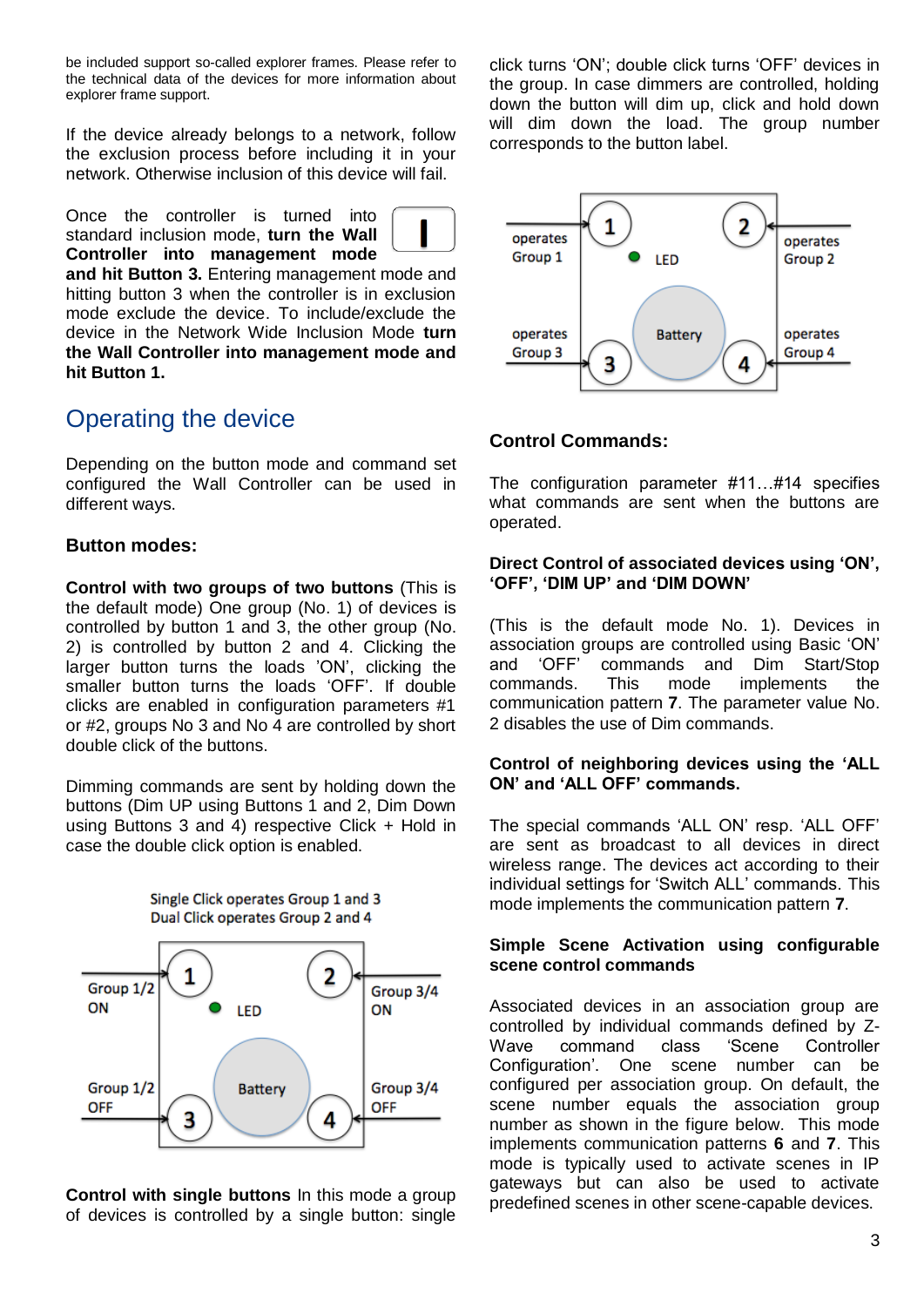

#### **Enhanced Scene Activation**

In this mode every button action can issue a scene activation command with a dedicated number. The scene number is a combination of the group number and the action performed on the button and has always two digits. The group number defines the upper digit of the scene number, the action the lower digit. The following actions are possible:

- $\bullet$  1 = On
- $2 = \bigcirc$
- $\bullet$  3 = Dim Up Start
- 4 = Dim Down Start
- $-5 =$  Dim Up Stop
- $6 =$  Dim Down Stop

*Example: Clicking/double clicking the button 1 will issue a scene activation command for scene 11 (button 1 click, event on) and scene 12 (button double click 1, event off, single button control is used in this example). This mode implements the communication pattern 6.*

### Child Protection

The device can be turned into a child protection mode. In this mode all local operation is disabled. The child protection mode MUST be turned on wirelessly. However, in protected by sequence mode it is possible to unlock the device for local operation by pressing any button for 5 seconds. The unlock state will last for 5 seconds.

### Wakeup Intervals - how to communicate with the device?

This device is battery operated and turned into deep sleep state most of the time to save battery power. Communication with the device is limited. In order to communicate with the device, a static controller **C** is needed in the network. This controller will maintain a mailbox for the battery operated devices and store commands that cannot be received during deep sleep state. Without such a controller, communication may become impossible and/or the battery lifetime is significantly decreased.

The device will stay awake right after inclusion for 2.5 seconds allowing the controller to perform certain configuration actions. It is possible to manually wake up the device by pushing button 2 in management mode.

The minimum allowed wakeup time is 240s but it's strongly recommended to define a much longer interval since the only purpose of a wakeup should be the reporting of the battery status or an update of the child protection settings. Defining Node id of 0 as a destination of the Wakeup Notification will disable the periodical wakeup function entirely.

It is possible to set the node ID to 255 to send wakeup notifications as broadcast. In this mode device takes more time to go to sleep and drains battery faster, but can notify all it's direct neighbors about a wakeup.

### Node Information Frame

The Node Information Frame is the business card of a Z-Wave device. It contains information about the device type and the technical capabilities. The inclusion and exclusion of the device is confirmed by sending out a Node Information Frame. Beside this it may be needed for certain network operations to send out a Node Information Frame.

Pressing Button 2 in management mode will issue a Node Information Frame.

### LED Control

- Confirmation green 2 sec
- Failure red 2 sec
- Button press confirmation green 1/4 sec
- Waiting for Network Management mode selection - green blinks
- Waiting for group selection in Association Set Mode - green fast blink
- Waiting for NIF in Association Set Mode green-red-off blink

### **Associations**

Z-Wave devices control other Z-Wave devices. The relationship between one device controlling another

device is called *association*. In order to control a different device, the controlling device needs to maintain a list of devices that will receive controlling commands. These lists are called

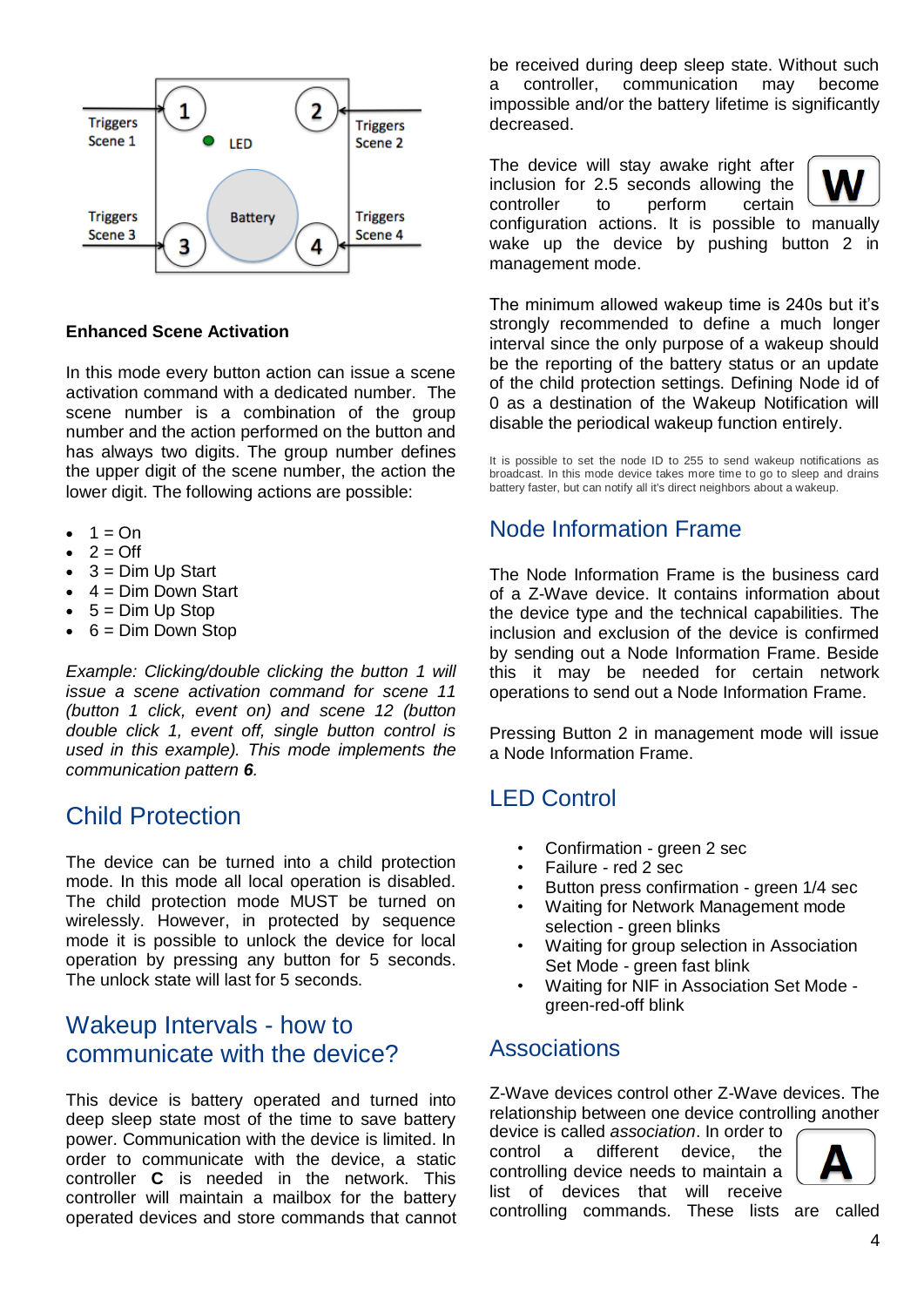**association groups** and they are always related to certain events (e.g. button pressed, sensor triggers,...). In case the event happens, all devices stored in the respective association group will receive a common wireless command.

### **Association Groups**

|     | By button 4 or double clicks of buttons 3 and 4 (max 8 nodes) |
|-----|---------------------------------------------------------------|
| l 3 | By button 3 or single clicks of buttons 1 and 2 (max 8 nodes) |
| l 2 | By button 2 or double clicks of buttons 3 and 4 (max 8 nodes) |
|     | By button 1 or single clicks of buttons 1 and 2 (max 8 nodes) |

The IP gateway that will receive the scene activation commands must be placed on all association groups.

#### **Set and unset associations to actuators**

Associations can be assigned and removed either via Z-Wave commands or using the device itself.

To control a Z-Wave device from the Wall Controller, the Node id of this device needs to be assigned to one of the four association groups. This is a three-step process:

- 1. Turn the Wall Controller into management mode and hit button 4 within 10 sec. (LED is blinking green when management mode is reached).
- 2. Within 10 sec. push the button of the Wall Controller you like the Z-Wave actuator to be controlled with. After 10 sec. the devices goes back to sleep. **Single click means adding to this association group, double click means removing the node selected** in step (3) from this association group.
- 3. Find the Z-Wave actuator you like to control by the device. Hit the button on the device to issue a Node Information Frame within 20 sec. A common way is hitting a control button one or three times. Please consult the manual of the device to be controlled for more information how to issue a Node Information Frame. Any button press on Wall Controller at this stage will terminate the process.

### Configuration Parameters

Z-Wave products are supposed to work out of the box after inclusion, however certain configuration can adapt the function better to user needs or unlock further enhanced features.

**Pair Mode for Button 1 and 3 (Parameter Number 1) Pair Mode for Button 2 and 4 (Parameter Number 2)**

|   | Value   Description                     |  |
|---|-----------------------------------------|--|
|   | Separately                              |  |
|   | In pair without double clicks (Default) |  |
| າ | In pair with double clicks              |  |

#### **Control Commands on Group 1 (Parameter Number 11) Control Commands on Group 2 (Parameter Number 12) Control Commands on Group 3 (Parameter Number 13) Control Commands on Group 4 (Parameter Number 14)**

| Value | Description                                                        |  |
|-------|--------------------------------------------------------------------|--|
| 0     | Disabled                                                           |  |
|       | Switch On/Off and Dim (send Basic Set and Multilevel)<br>(Default) |  |
| 2     | Switch On/Off only (send Basic Set)                                |  |
| 3     | Switch All                                                         |  |
| 4     | Send Scenes                                                        |  |
| 5     | Send Preconfigured Scenes                                          |  |
|       |                                                                    |  |

#### **Typical click timeout (Parameter Number 20)**

Typical time used to differentiate click, hold and double click

| Value   Description                    |
|----------------------------------------|
| $1 - 100$   in 10ms units (Default 50) |

#### **Send the following Switch All commands (Parameter Number 21)**

|     | Value   Description       |  |
|-----|---------------------------|--|
|     | Switch off only (Default) |  |
|     | Switch on only            |  |
| 255 | Switch all on and off     |  |

#### **Invert buttons (Parameter Number 22)**

| Value   Description |
|---------------------|
| No (Default)        |
| Yes                 |

#### **LED confirmation mode**